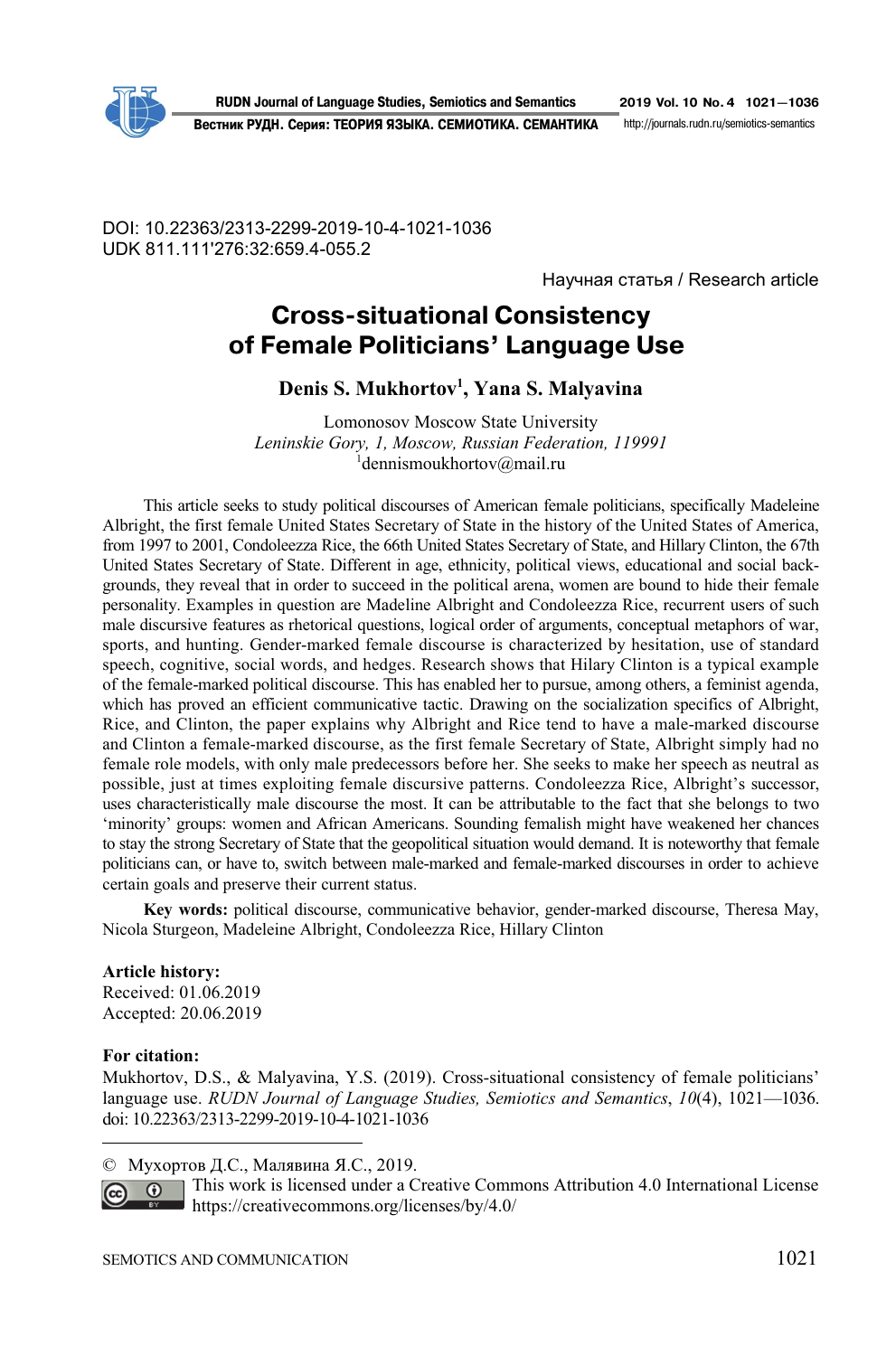#### УДК 811.111'276:32:659.4-055.2

## **Модели коммуникативного поведения женщины/политика**

## **Д.С. Мухортов1 , Я.С. Малявина**

МГУ имени М.В. Ломоносова *Ленинские горы, 1, г. Москва, Российская Федерация, 119991* 1 dennismoukhortov@mail.ru

Данная статья посвящена исследованию идиолектов Государственных секретарей США, а именно: Мадлен Олбрайт — первой женщины-госсекретаря в истории США, находящейся на посту с 1997 по 2001 год, Кондолизы Райс, шестьдесят шестого Государственного секретаря, и Хиллари Клинтон, шестьдесят седьмого госсекретаря, отличающихся с точки зрения этнических и возрастных особенностей данных женщин-политиков, их политических и идеологических воззрений, образовательного бэкграунда и социального происхождения. В ходе исследования было выявлено, что женщина вынуждена использовать классический (так называемый мужской) тип риторики, скрывая свой женский идиолект, чтобы преуспеть на политическом поприще. Это особенно заметно на примере идиолектов Мадлен Олбрайт и Кондолизы Райс. Эти женщины-политики часто прибегают к использованию мужского типа риторики, который характеризуется: а) точностью формулировок и структурной четкостью, выражающейся, главным образом, в использовании словсвязок; б) рекуррентным появлением риторических вопросов; в) специфической эмоциональноэкспрессивной лексикой, которая репрезентируется, в частности, концептуальными метафорами, связанными с войной, охотой и спортом. В ходе исследования было доказано, что политики, к примеру, Хиллари Клинтон, успешно ведущие феминистский политический курс, склонны прибегать к коммуникативно типично женскому виду риторики. На примере речей Хиллари Клинтон в статье получают освещение некоторые типичные особенности женской речи: некатегорические высказывания, использование хедж-маркеров, употребление лексики, относящейся к разряду социальной и когнитивной языковой подсистемы. Подводя итог, можно сказать, что у каждой из женщин были свои причины для использования того или иного типа коммуникативного поведения: Мадлен Олбрайт была первой женщиной в истории США на посту Государственного секретаря, соответственно, она стремилась сделать свою речь как можно более нейтральной, потому что в то время еще не существовало примеров того, как может говорить женщина на столь высоком политическом посту. Кондолиза Райс использует преимущественно мускулинный тип дискурса, так как она является представительницей сразу двух меньшинств: гендерного и этнического. Очевидно, использование женской коммуникативной модели едва ли повысило бы ее авторитет. Необходимо отметить, что женщины-политики зачастую вынуждены переключаться между двумя гендерно-маркированными коммуникативными типами, чтобы достичь определенных целей и сохранить свое политическое положение.

**Ключевые слова:** политический дискурс, языковая личность политика, коммуникативное поведение, гендерлект, мужская риторика, Тереза Мэй, Никола Стерджен, Мадлен Олбрайт, Кондолиза Райс, Хиллари Клинтон

#### **История статьи:**

Дата поступления: 01.06.2019 Дата приема в печать: 20.06.2019

#### **Для цитирования:**

*Мухортов Д.С., Малявина Я.С.* Модели коммуникативного поведения женщины-политика // Вестник Российского университета дружбы народов. Серия: Теория языка. Семиотика. Семантика. 2019. Т. 10. no 4. С. 1021—1036. doi: 10.22363/2313-2299-2019-10-4-1021-1036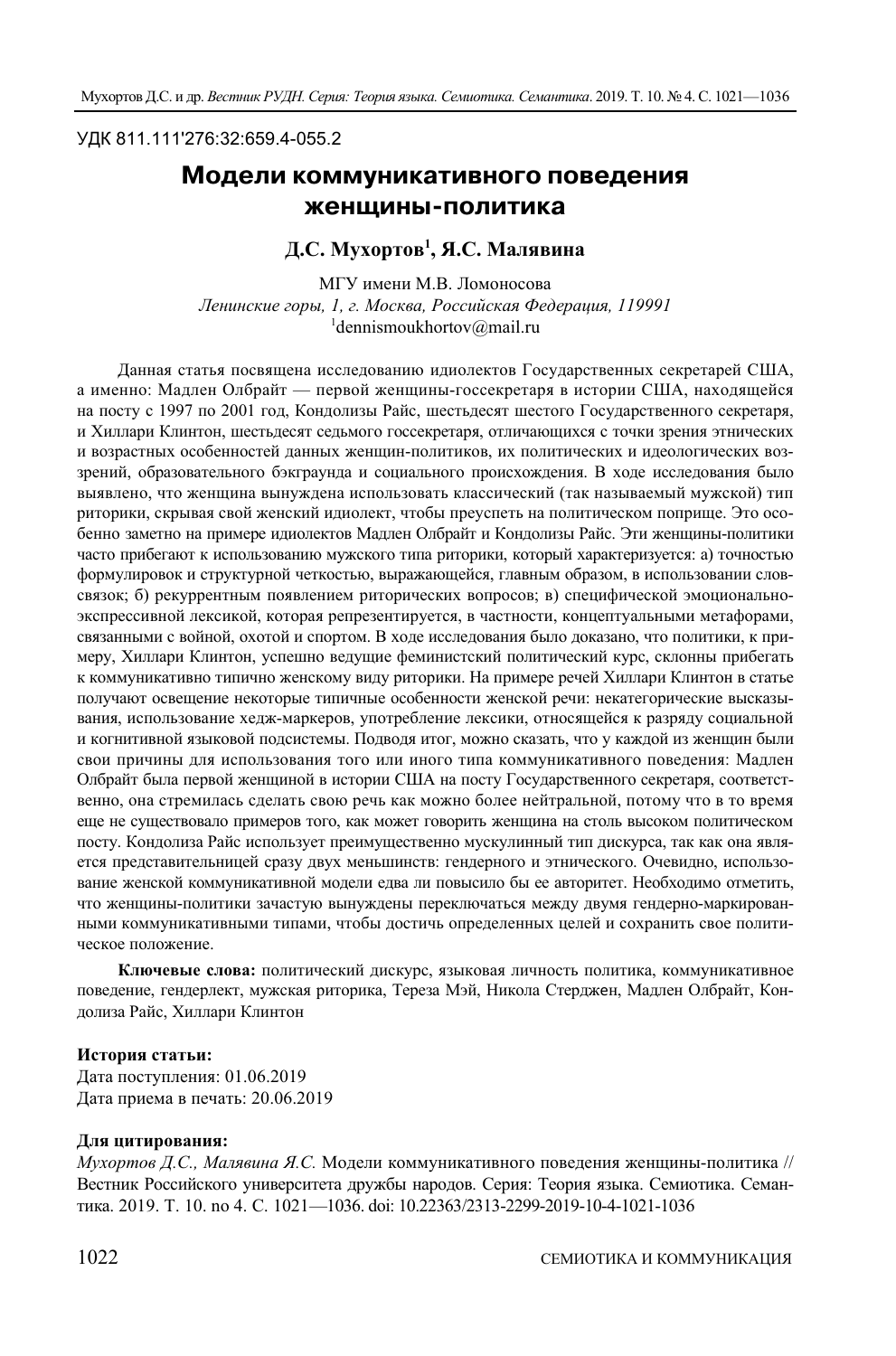## **Featuring genderlect studies**

Gender studies is a popular, yet underdeveloped branch of political linguistics. Researchers, for example [1; 2], have not yet arrived at a cut-and-dried conclusion as to the differences between male discourse and female discourse. Pennebaker claims that "one group of scientists passionately believes that men and women are essentially the same; another believes that they are profoundly different" [3. P. 45]. This can be attributable to the fact that men and women are brought up and socialized differently.

In her book *Language and Woman's Place* Robin Lakoff [4] underlined some nuances of gender-marked language. She argued that men used the language of power and rudeness, while women's speech tended to be more passive, and more polite. Cutting across phonology, prosody, vocabulary, and syntax, Lakoff observed that women's speech in English is characterized by hesitation. Women also tend to make extensive use of standard markers. Lakoff argued that this style is derived from a sense of inferiority [5].

Several studies afterwards supported Lakoff's observations. By the early 1990s, Deborah Tannen, a linguist at Georgetown University, published the book *You Just Don't Understand* which argued that "men and women often talk past each other without appreciating that the other sex is almost another culture. Women, for example, are highly attentive to the thoughts and feelings of others; men are less so. Women view men's speaking styles as blunt and uncaring; men view women's as indirect and obscure" [3. P. 45].

While it is argued that men and women perceive the world differently and use language accordingly [6], researchers use language as a tool to determine the contrast between the two. Nowadays, when the political platform is being heavily "invaded" by women, interest in the analysis of their political speeches is increasing proportionally and, in fact, quite a few linguists, including Lakoff, Charteris-Black, and Chilton have channeled their work to analyze political discourse. For example, James Pennebaker in his book *The Secret Life of Pronouns* confirmed that gender affects the way we use words. He argues that "women use first-person singular, cognitive, and social words more; men use articles more; and there are no meaningful differences between men and women for first-person plural or positive emotion words" [3. P. 40].

Cognitive words are words that reflect different ways of thinking and include words such as: *understand, know, think, because, reason, rational*, and so on. Social words refer to any words that are related to other human beings.

According to Pennebaker [3], males categorize their worlds by counting, naming, and organizing the objects they confront. Women, in addition to personalizing their topics, talk in a more dynamic way, focusing on how their topics change. It means that discussing change implies using more verbs.

Finally, one of the most studied dimensions of women's language is hedges. Hedges typically start a sentence in the form of a phrase such as "*I think that*" or "*It seems to me*" or "*I don't know but ...*"

Scholars have repeatedly discussed gender differences between politicians. Gender peculiarities of communicative behaviour of public figures are a traditional focus of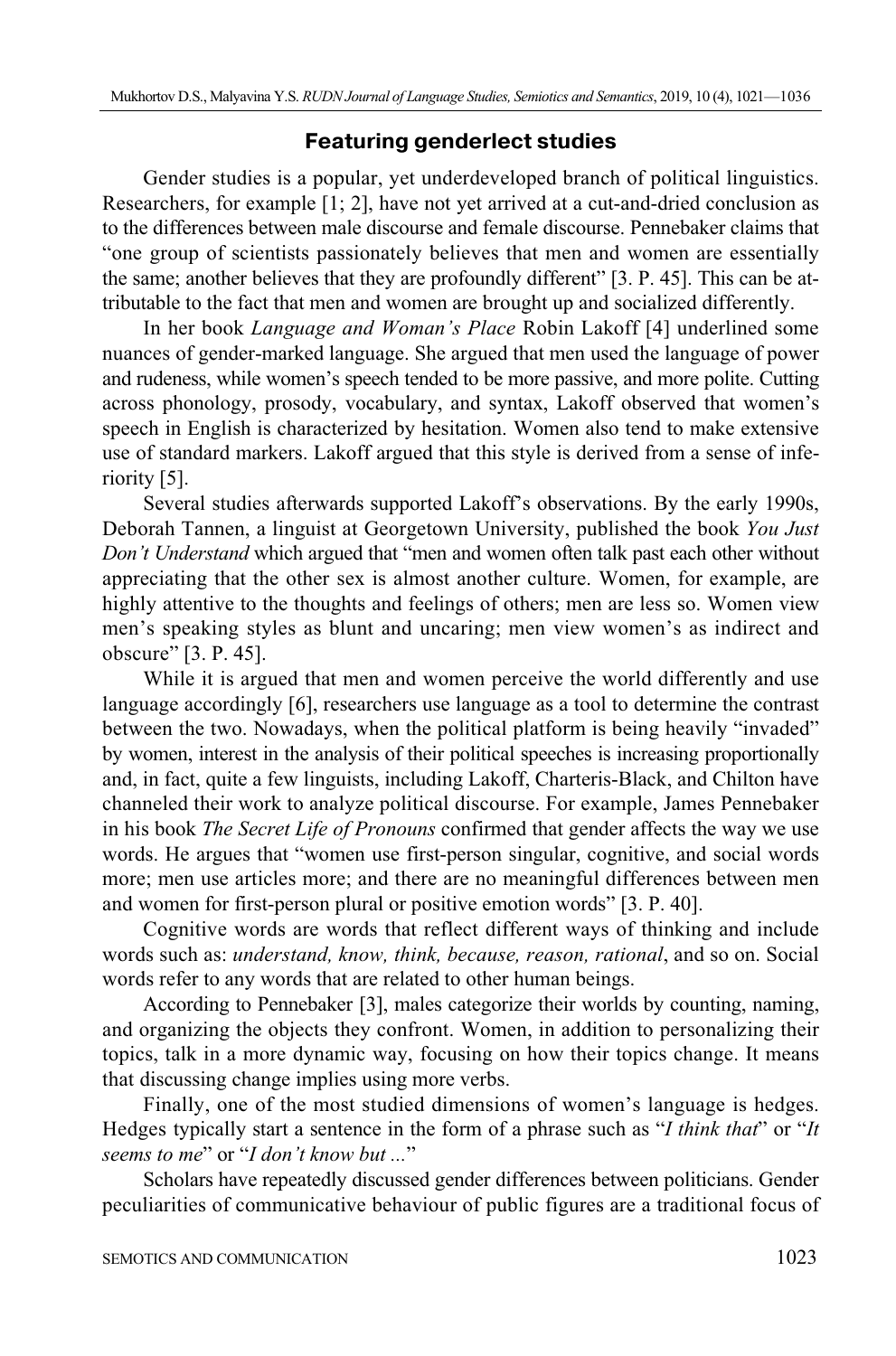attention and stereotypical forms of behaviour of men and women are described as well as national and cultural specifics of verbal and nonverbal communication among representatives of ethnic cultures. Gender communicative behaviour is thus a type of socially determined communicative behaviour that requires systemic description in political discourse [7].

An important component of communicative behaviour is a theatrical nature of politicians. A communicative portrait gives us the ground to determine gender roles of politicians. It is observed with the help of analyzing gender-marked metaphors a politician uses. Some linguists argue that metaphors might not really be gender-marked and the differences or similarities in the choices depend on the target audience and the political course of a party and its objectives [8]. Nurseitova [7] made a comparison between typical roles of male politicians and female politicians, investigated by Issers [9] in 1998, in the article *Language and Gender in Political Discourse (Mass Media Interviews)*.

Nurseitova analyzed political metaphors and concluded that in today's political communication women mostly use the conceptual spheres of "nature", "production" and "physiology", third come the metaphors associated with "journey" and "military" sphere. Gender specific are metaphors associated with "household objects", "family" and "characters of the fairy tales", men do not use them at all. The fact that some conceptual spheres of men and women coincide proves that there is a redistribution of social power in society and there are increasingly more women in politics [7].

Charteris-Black [10] arrived at an interesting conclusion while analyzing British parliamentary debates. He observed that men tend to use more metaphors than women and inexperienced women politicians try to avoid employing them in their speech. Furthermore, Charteris-Black singles out an obvious tendency of female politicians to avoid the usage of health metaphors in their speech [11].

Totibadze [11] in her work *Most Frequently Used Gendered Metaphors in British Political Discourse* argues that "so-called feminine metaphors connote the ideas that are primarily connected to the function of a woman in a domestic space/family or a society, such as a child bearer, mother or a homemaker. Consequently, feminine metaphors include NURTURING (cooking, feeding, etc.) and other notions that as a cliché are associated with femininity" [12]. On the other hand, masculine metaphors are comprised of the notions denoting historic roles of men, among which are HUNTING, WAR and, nowadays SPORT, operating machinery and using tools [13]. These particular metaphors show a high tendency to discriminate and exclude women.

It can be assumed that politics is a male-driven sphere and when part of it, women subconsciously or consciously use the metaphors that are associated with power and winning, rather than stressing their maternity and nurturing side of their nature. This is how they avoid placing an emphasis on the empathetic side of feminine character and stress its strong, 'man-like' side in order to achieve political power.

It should also be stressed that metaphors are not only used while describing certain political situations, but are also perfect techniques in the process of creating an image of a political leader, in order to enhance or weaken their gender-marked public image. For instance, calling Margaret Thatcher "The Iron Lady" "underlies her iron-like charac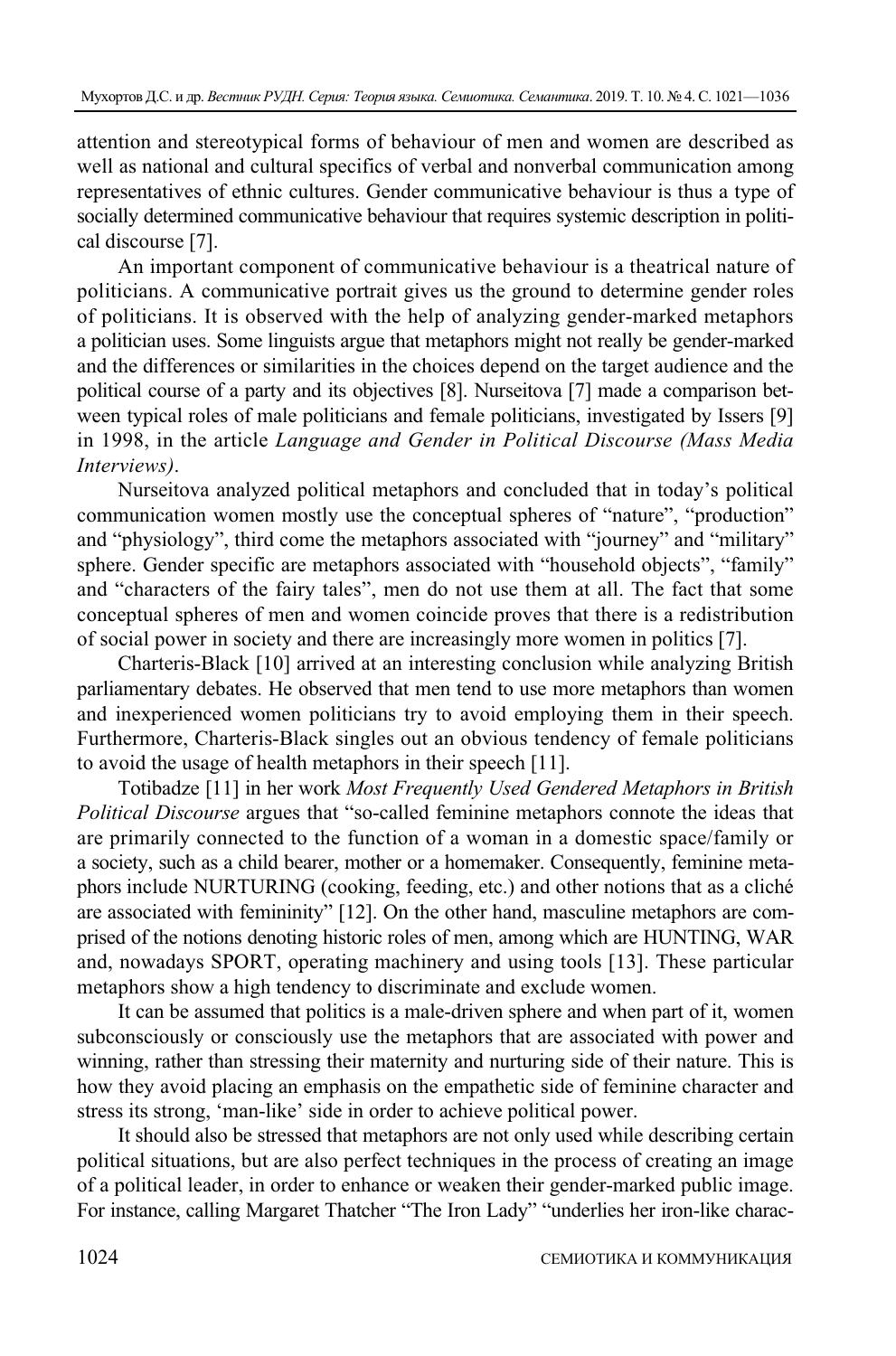ter, which for its part presents her strong personality — unusual for a woman. Gendered metaphors related to Hillary Clinton sometimes help her revise positively her role in society (Madonna), or, on the contrary, destroy her femininity and public image (Witch, Bitch)".

Geert Hofstede [14] divides ethnic cultures into masculine and feminine and distribute indexes to them. Men in feminine cultures hold more feminine values than women in masculine cultures. According to the data proposed by Hofstede, the UK, for example, shows a high (66/100) masculinity index (MAS). This score implies that both men and women are more focused on achievement and are driven by success and competition. In addition, women are more commonly accepted in man-driven workspaces, for instance in the subculture of politics. Hence, British female politicians are likely to be more 'masculine' in their speech patterns than feminine. Therefore, the most frequent metaphors will be from the domains that are inherently connected to the functions of a male member of society.

Potapov [15], Arustamyan [16], Polyakova [17], Danilova [18], Vagenlyaytner [19], Kendall and Tannen [20], Wodak [21], Brouner [22], Fracchiolla [5], McConnell-Ginet [23], Ferrary [24] claim that female strategies and tactics are in a way different from male. Russian and international researchers have largely focused on the main differences between male and female linguistic behavior [25; 26], phonetic differences of gender [15], lexical differences [27], markers of female linguistic behavior [17; 28; 21], interplay between gender and politeness [29; 22], gender psycholinguistics [30], language in the history of feminism [31; 32], connection between language and power [33].

## **Problem/setting and the novelty of research**

The last two decades in American politics have brought about the emergence of three women politicians, Madeleine Albright (the first female United States Secretary of State in U.S. history, from 1997 to 2001 under President Bill Clinton), Condoleezza Rice (the 66th United States Secretary of State from 2005 to 2009, the second person to hold that office in the administration of President George W. Bush, the first female African-American Secretary of State), and Hillary Clinton (the First Lady of the United States from 1993 to 2001, 67th United States Secretary of State from 2009 to 2013, and as the Democratic Party's nominee for President of the United States in the 2016 election, the first woman nominated by a major party). It would not be an exaggeration to say that these women have made history, defining national strategies and geopolitical turns. Likewise, one may not argue that their discourses have rarely, if ever, been studied in contrast. For instance, the scientific information sources *dissetcat.com* and *sciencedirect.com* provided no results as of May 30, 2019. Hence, the novelty of this paper.

Research shows that their discourses were influenced by several meaningful factors, including differences in familial, social, and political backgrounds (Madeleine Albright is divorced, Condoleezza Rice has never been married and Hillary Clinton is married to the 42nd president of the United States Bill Clinton; Madeleine Albright and Hillary Clinton are representatives of the Democratic Party, and Condoleezza Rice is a Republican), which can enable us to discuss cross-situational consistency of their language use, thereby making a contribution to genderlect studies.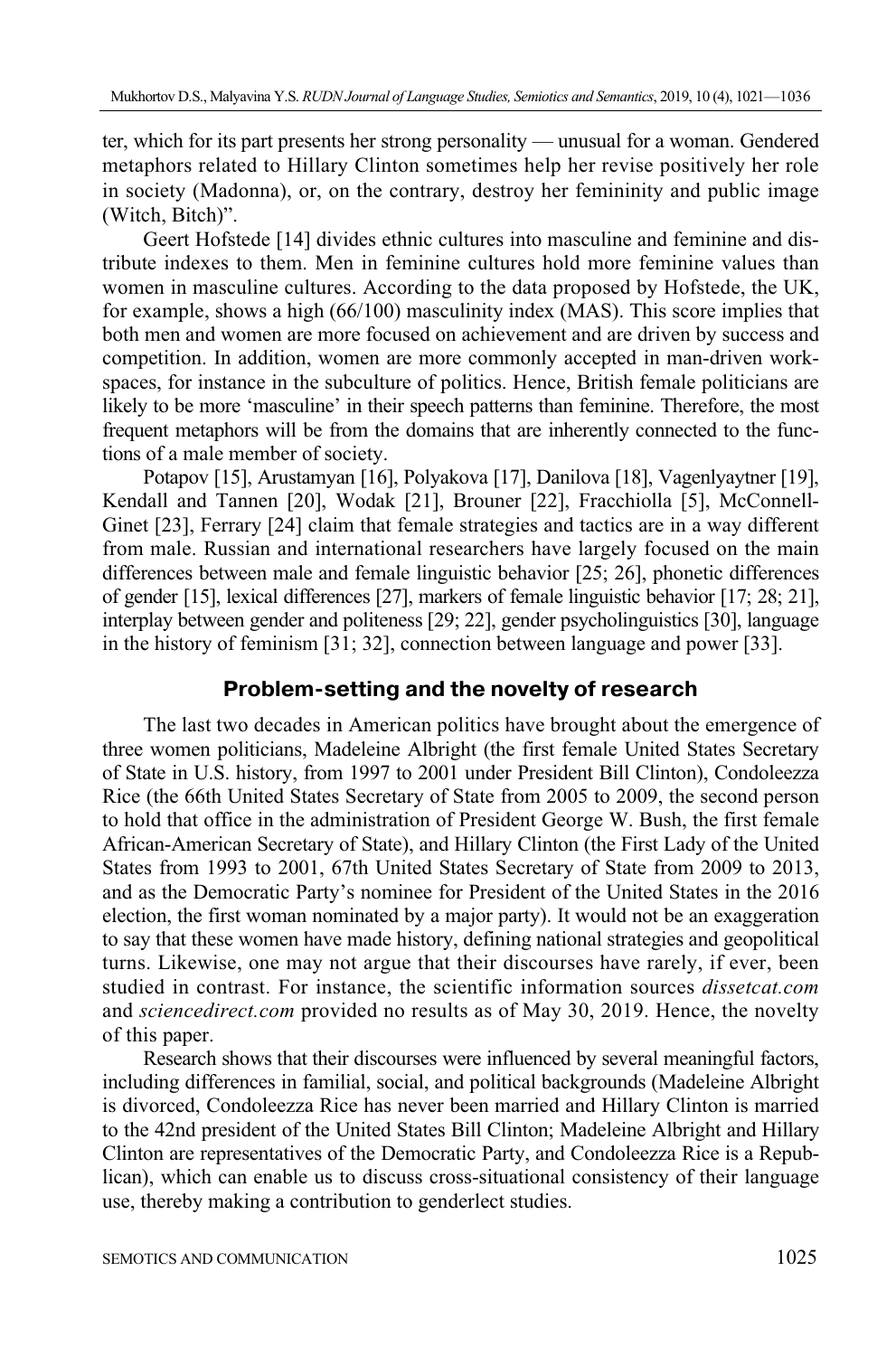This paper sets itself the task of analyzing several speeches on a similar topic by Madeleine Albright, Condoleezza Rice, and Hillary Clinton with the intention of finding idiosyncratic properties of their discourses and scrutinize their speaking styles.

The speeches under analysis are as follows: Theresa May on the 100th anniversary of women's suffrage; Theresa May's first statement as Prime Minister, July 13th, 2016; Theresa May's speech to the Conservative Party Conference in Manchester, October 6th, 2015; Theresa May's Brexit speech, January 17th, 2017; Theresa May's Tory leadership launch statement, June 30th, 2016; Nicola Sturgeon's full speech at SNP conference October 12th, 2017; Nicola Sturgeon's speech on International Women's Day 2017; Nicola Sturgeon about Scotland's commitment to Europe; Nicola Sturgeon at EU Referendum Result Press Conference at Bute House 2016; Madeleine Albright on Building a Bipartisan Foreign Policy, 1997; Madeleine K. Albright's Statement to the North Atlantic Council, 1998; Madeleine K. Albright's Interview on NBC-TV "The Today Show", 1998; Madeleine K. Albright's Statement Before the Senate Foreign Relations Committee on the Comprehensive Test Ban Treaty, 1999; Madeleine K. Albright's Statement at the Opening Plenary of the Multilateral Steering Group (Middle East Peace), 2000; Madeleine K. Albright's Farewell Remarks at U.S. Department of State, 2001; Condoleezza Rice's Overview of International Support for Iraqi Democracy on the Eve of the December 15, 2005 Elections; Condoleezza Rice's Remarks at the U.S. Global Leadership Campaign's 10th Anniversary Gala Dinner, 2005; Rice's Remarks at the Southern Baptist Convention Annual Meeting, 2006; Rice's remarks at Georgetown School of Foreign Service, 2006; Condoleezza Rice's remarks On International Women's Day, 2007; Press Conference by Secretary of State Condoleezza Rice, 2007; Rice's Remarks with Iraqi Foreign Minister Hoshyar Zebari, 2007; Secretary Rice Addresses U.S.-Russia Relations At The German Marshall Fund, 2008; Rice's Farewell Remarks to the State Department Press Corps, 2009; Hillary Clinton's remarks on the human rights agenda for the 21st century, 2009; Hillary Clinton at Women's Empowerment Event November 3, 2010; Secretary Clinton's Remarks on Women, Peace, and Security, 2011; Clinton's Remarks to the Inauguration of the 2012 National Work-Life and Family Month Event, 2012; Clinton's Farewell Remarks to State Department Employees, 2013; Hillary Clinton's Campaign Launch Speech, 2015; Hillary Clinton's Super Tuesday Victory Speech, 2016.

The speeches were selected due to their prominent character and illustrative nature of the politicians' linguistic behaviors. The Madam Secretaries appeared in similar communicative situations and aimed to achieve similar objectives.

This research is done within the framework of critical discourse analysis with special emphasis on lexical, syntactical, and stylistic patterns in the communicative behaviors.

## **Contrastive analysis of Albright's, Rice's, and Clinton's discourses**

Madeleine Korbel Albright (82) is an American politician, a democrat. She has been the first female United States Secretary of State in U.S. history (1997—2001) serving under President Bill Clinton.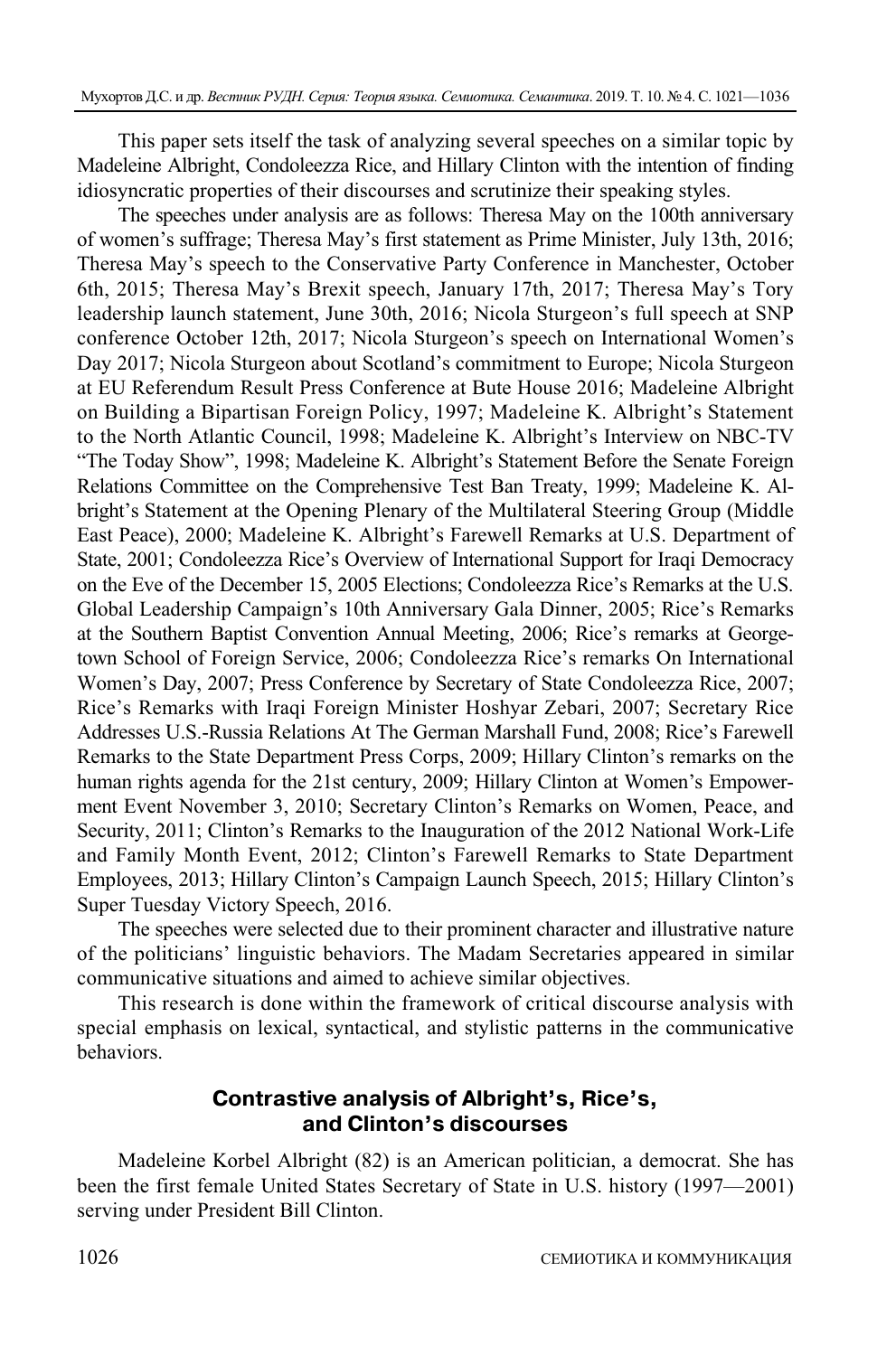Condoleezza Rice  $(64)$  served as the  $66<sup>th</sup> US Secretary of State (2005—2009)$ in the administration of President George W. Bush. Rice was the first female African-American Secretary of State and the first female National Security Advisor (2001—2005). Growing up as a Democrat, she later became a strong Republican.

Hillary Diane Rodham Clinton (71) is an American politician who was the First Lady of the United States (1993—2001), served as U.S. Senator from New York (2001— 2009) and 67th United States Secretary of State (2009—2013).

The discourses of Madeleine Albright, Condoleezza Rice, and Hillary Clinton as Secretary of State are different at some points and similar at other points.

In general, the female politicians' discourses are characterized by a wealth of evaluative epithets, which make their speech sound emotional and personalized. Such, for example, are Madeleine Albright's and Hillary Clinton's words: "*I am happy to report that a truly impressive coalition of leading companies has supported this process and welcomed these principles*" (Madeleine K. Albright, Press Briefing, December 20, 2000, Washington, D.C.), "*The struggling, the striving and the successful*" (Hillary Clinton's Super Tuesday victory speech, March 1, 2016).

The use of hedges is equally widespread among the female politicians. Both Albright and Clinton use hedges in their speech: *"Our discussions have — you know, I have benefited a great deal from the friendship and advice of my predecessors, and I offered him my continued support"* (Madeleine K. Albright, Press Briefing, December 20, 2000, Washington, D.C.), *"So I can imagine who only, you know, follow it from, you know, some of the snippets on TV might, you know not be sure exactly who's saying what and what the campaigns are doing*" (Interview with Senator Hillary Clinton, April 21, 2008).

Many linguists claim that the use of hedges is conditioned by a willingness to express solidarity and not to hurt the interlocutor. The hedge *you know* shows lack of conviction and acts as a signal for displaying support.

These are the examples of *ladylike talk*, or "expressions and sentence constructions inherent to women" [4].

Albright and Clinton exploit traditional male discourse markers. Yet, in contrast to Rice they do it to a slightly different extent. Traditional masculine arguments allow Albright to maintain credibility as the chief foreign policy officer and afford her the freedom of drawing the feminine features into the discussion in a way that does not seem threatening her reputation.

Clinton skillfully plays the roles of mother, lawyer, and expert. She compares America to a family, which, ironically, has no head, and it may seem that she pretends to be it: "*like any family, our American family is strongest when we cherish what we have in common, and fight back against those who would drive us apart*" (Hillary Clinton's Super Tuesday victory speech, March 1, 2016). Moreover, the enemy is the Republican Party, wishing to drive the American *family* apart by creating a larger separation between social and economic classes and Hillary Clinton hopes to become the leader of the Democrats.

Condoleezza Rice is a completely different type of woman in politics. She sticks to traditional, masculine, foreign policy arguments and avoids showing off her femi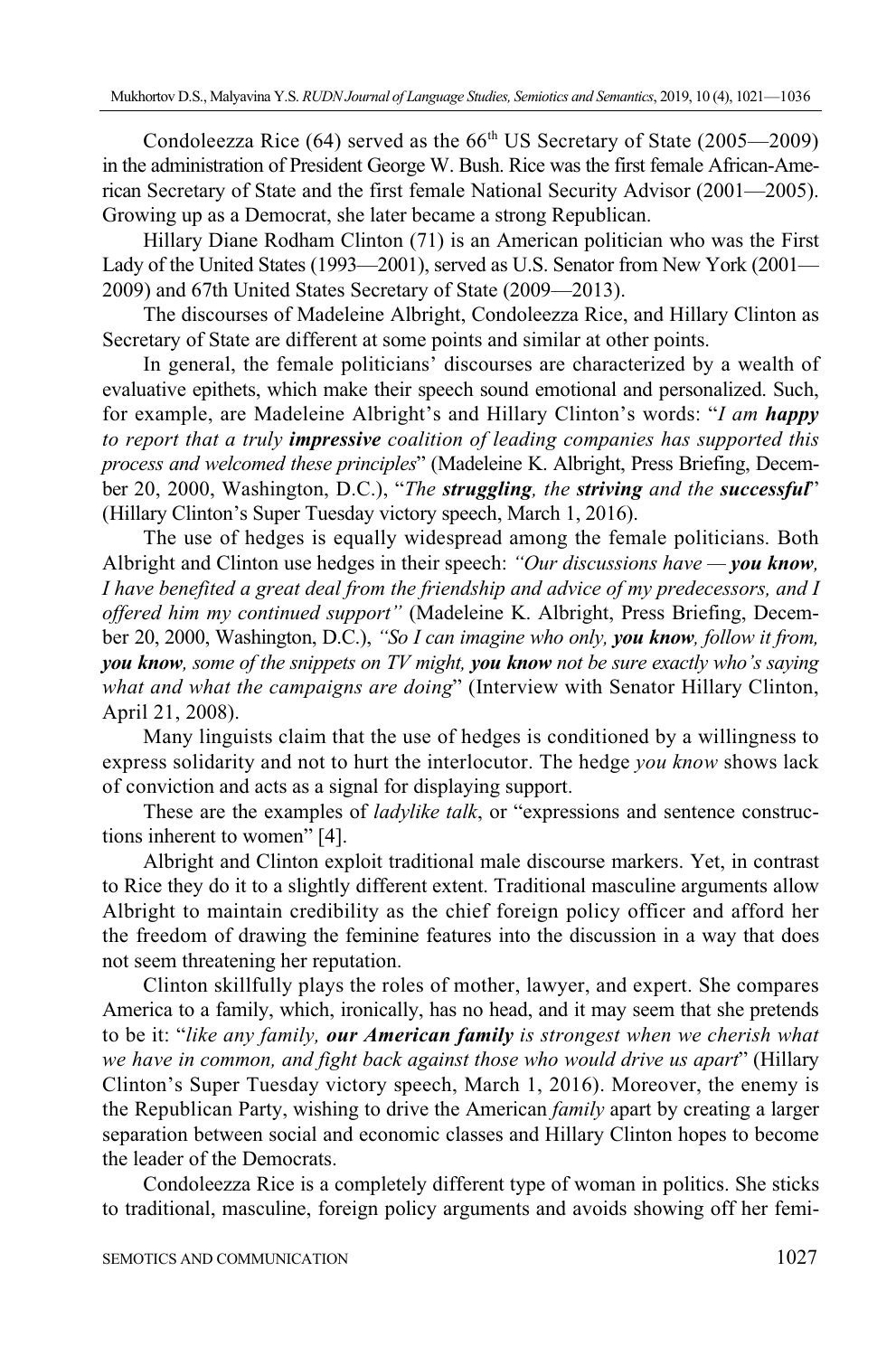ninity. She puts emphasis on military means to achieve her ends. On the whole, Rice's discourse, unlike that of Albright or Clinton, largely remains rooted in a traditional masculine framework.

The conceptual construction metaphor, which is recurrent in Albright's, Rice's and Clinton's discourses, acts as the litmus test for the difference between the discourses. Rice combines this metaphor with the notion of democracy: "*But what is needed is to help people build the institutions of democracy, to build civil society, [...] to build competent police forces, to build competent judiciary forces that are not corrupt...", "[...] prosperity could be built, humanitarian values could spread and, indeed, national security could be secured.", "...we are rebuilding the foundation of the resources*" (Condoleezza Rice at Atrium Ballroom of the Ronald Reagan Building and International Trade Center, Washington, DC November 8, 2005). The examples show that this metaphor highlights Rice's intolerance toward any country lacking US style democracy, it is branded as under-developed.

Clinton, on the contrary, uses this metaphor in reference to the USA, and not to other countries. "Building", according to Clinton, is about tolerance and unity: *"To build success for the long run", "civil society can build the foundations for rights-respecting development...*" (Hillary Rodham Clinton Remarks on the Human Rights Agenda for the 21st Century, Washington, D.C. December 14, 2009).

Albright's construction metaphor is somewhere in between: it is not as harsh and masculine as Rice's, and not as liberal and feminine as Clinton's: "*Democratic progress must be sustained as it was built — by American leadership*", "*Leaders such as Truman, Marshall and Vandenberg were determined to build a lasting peace*" (Albright's Address at Rice Memorial Center, Rice University, Houston, Texas, February 7, 1997), "[Montenegro] *has built a more democratic system*", "[WMD initiative] *builds on the successful work", "we are building the relationship*" [Madeleine K. Albright, Statement to the North Atlantic Council, Brussels, Belgium, December 8, 1998]. Albright strives to establish a robust cooperation with other countries. Madeleine Albright's discourse is gender-neutral.

The construction metaphor can be regarded as gender-neutral. There are conceptual metaphors however that are used by women solely, for example, metaphors associated with health, family and nurturing. And Albright sometimes resorts to these: "*Mr. Chairman [...] I was blessed with my fourth grandchild, and first granddaughter. Her name is Madeleine. I hope I am not being selfish when I say that I want Madeleine and others her age to grow up like those of us on both sides of this table in one respect could not*" (Madeleine K. Albright, Statement Before the Senate Foreign Relations Committee on the Comprehensive Test Ban Treaty, Washington, DC, October 7, 1999). Condoleezza Rice has never used these types of metaphors, with her, demonstrating gender is the same as exhibiting your vulnerabilities. Hillary Clinton, on the contrary, is at ease with female metaphors, and they are plentiful in her speeches. For instance, "*Like any family, our American family is strongest when we cherish what we have in common, and fight back against those who would drive us apart*" (Hillary Clinton's Campaign Launch Speech, June 13, 2015). Clinton establishes a new leadership paradigm and she believes that it may secure her victory.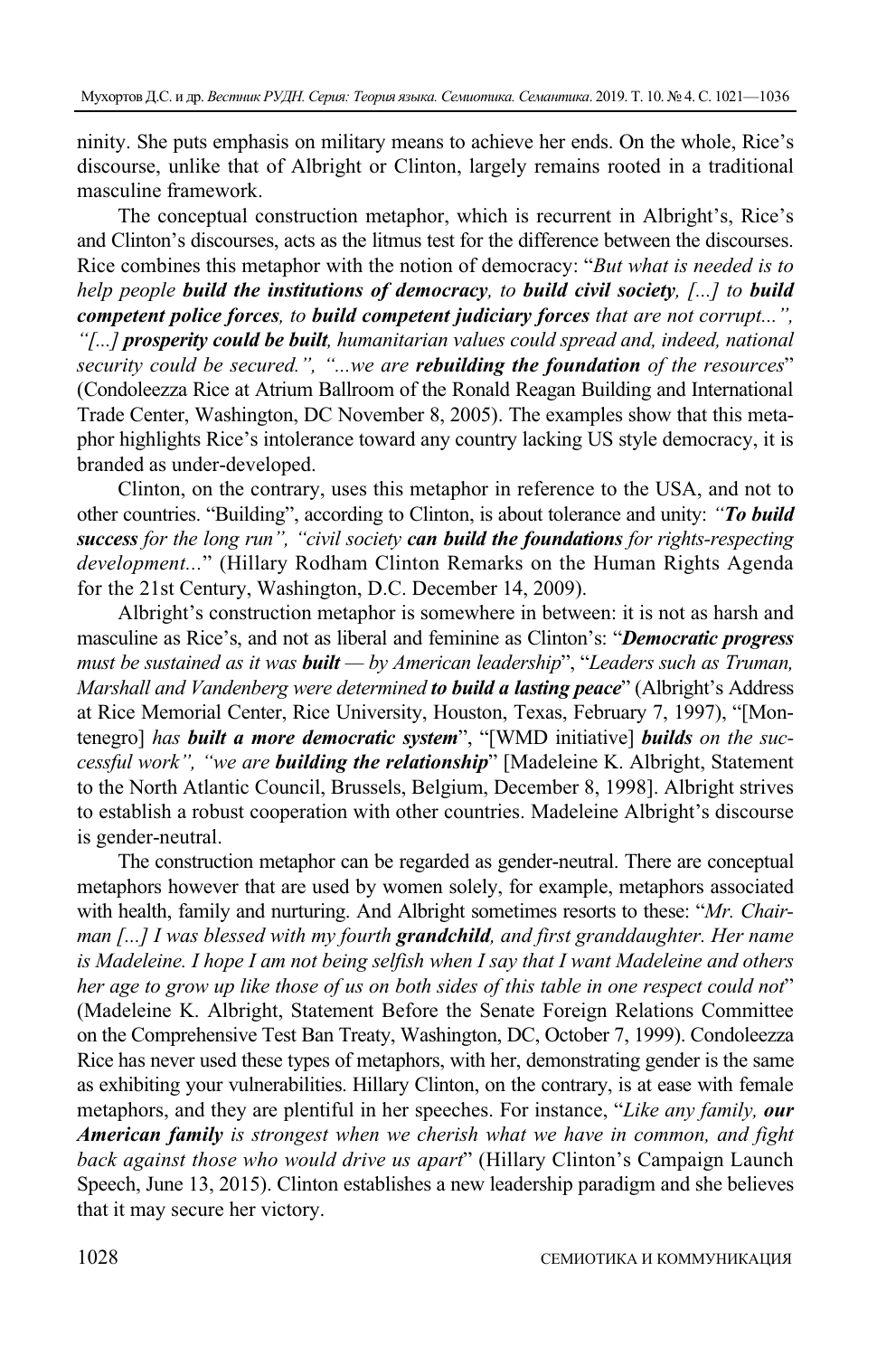The personal pronoun "I" is another focus of research. Condoleezza Rice and Hillary Clinton use first personal singular very often, which is indicative of self-focus and attitudes toward different events: "*I love policy, I do not really love politics*" (Condoleezza Rice, June 26, 2012), "*I want to be... your champion. If you'll give me the chance, I'll wage and win Four Fights for you*" (Hillary Clinton's Campaign Launch Speech, June 13, 2015). Madeleine Albright, as the first woman Secretary of State, hesitates whether to act all alone and to show her individuality. She mostly uses the pronoun *we*: "*we had a half-a-million troops...", "...we push him back", "we have to contain Saddam Hussein*" (Madeleine K. Albright, Interview on NBC-TV "The Today Show" with Matt Lauer, Columbus, Ohio, February 19, 1998).

Albright, Rice and Clinton, however, demonstrate that success comes at the price of maintaining masculine discourse of power and security. All the three have a strong character and a will of iron, which is essential for resisting pressure coming from male politicians, because being a female politician is a challenge, which demands hard work and uncompromising nature.

## **Discussion**

Gender is an inalienable part of political language. It is built on cultural and social bases, it has to do with one's race, ethnicity, social standing, educational backgrounds, work experiences and other factors.

Since politics is a male-driven sphere, the conventional politician is always a man, the role of a public advocate is masculine-gendered. Discourse studies show that a female politician is still considered a deviation of the norm. It serves as an integral element in the conceptual opposition *"us"* and *"them".*

A tendency toward linguistic feminization in politics can be considered discreditable due to the fact that the conventional and "right" politician is male. Speech feminization alienates women in politics, but possibly aids them to move closer to female voters. It is expressed in speech with the help of hedges ("*You know...")* or conceptual family and nurturing metaphors, which are actively used by Hillary Clinton.

Today political discourse has a tendency to level down gender-marked language markers or even to masculinize speech of women politicians. Masculinization of female discourse can be exemplified by Condoleezza Rice. Primarily it is manifested in selfreferencing and direct accusations of the other party.

Research shows that women politicians, consciously or subconsciously, avoid emotional language in their strife to imitate male discourse. And all for the same reason, politics is a male-dominated sphere.

Entering into the complex sphere of politics, a woman needs to hammer out an analytical, consistent, direct, and cold-minded way of thinking which would be manifested in her language. This can bring fame, respect, and love of others.

The female politician who uses characteristically male discourse the most is Condoleezza Rice. It can be attributable to the fact that she belongs to two 'minority' groups: women and African-Americans. No wonder, she simply had to follow male behavioural patterns. Our previous research [34] shows Theresa May has a similar idiolect. And all for the same reason, she is the leader of a country where politics is still normally a man's job.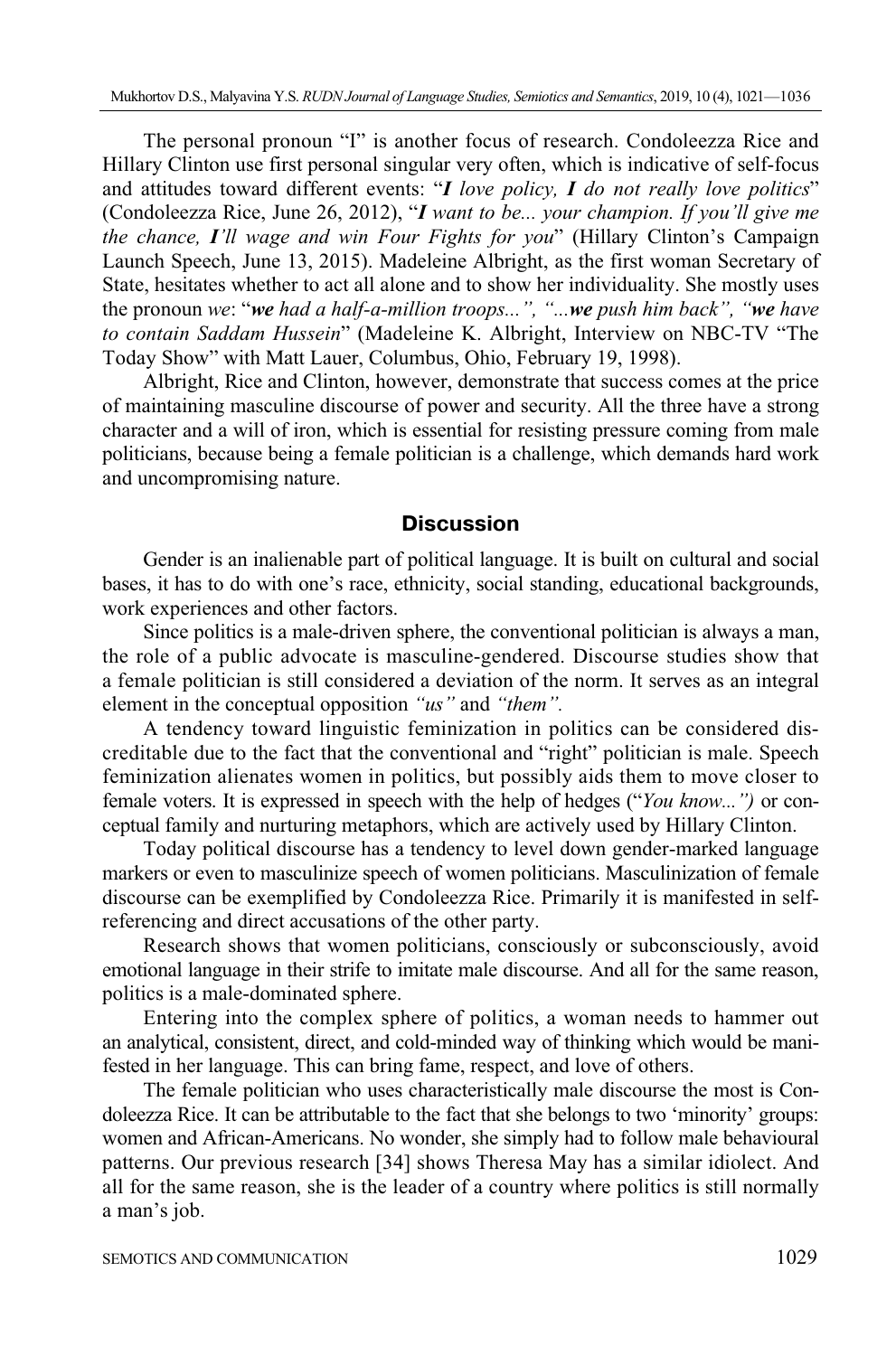Madeleine Albright's discourse is somewhere in between: her discourse is mostly male, but sometimes she resorts to female discursive patterns. She is the first female Secretary of State, she simply had no role models, with only male predecessors before her. She seeks to make her speech as neutral as possible, and that would be impossible if she completely ignored female discourse.

Research shows that masculine discourse is mainly used by female politicians either of the older generation or of conservative political views. However, more progressive women in power, like Nicola Sturgeon [see 34] or Hillary Clinton, are not afraid to reveal their gender through discourse and it largely contributes to the feminist agenda they lead.

## **References**

- 1. Butsyk, E.D. (2015). Construction of gender identity in political discourse*, The MGIMO Review of International Relations, 3* (42), 167*—*172. (In Russ.).
- 2. Božić, Dragana (2016). *Gender differences in the political speeches from the 113th united states congress.* Faculty of humanities and social sciences, Osijek.
- 3. Pennebaker, J. (2011). *The Secret Life of Pronouns: What Our Words Say about Us.* Bloomsbury Press.
- 4. Lakoff, R. (1973). Language and woman's place*, Language in Society,* 2 (1), 45*—*79.
- 5. Fracchiolla, B. (2011). Politeness as a strategy of attack in a gendered political debate The Royal — Sarkozy debate. *Journal of Pragmatics*, 43 (10), 2480—2488.
- 6. Holmes, J. (1995). Women, men and politeness. *Language and Literature,* 7 (3), London, Longman. (In Eng.).
- 7. Nurseitova, Kh., Zharkynbekova, Sh., Bokayev, B., Bokayeva, A. (2013). Language and Gender in Political Discourse (Mass Media Interviews). *Procedia — Social and Behavioral Sciences*, 70, 417—422.
- 8. Semino, E. & Koller, V. (2009). Metaphor, politics and gender: a case study from Italy In K. Ahrens (Ed.), *Politics, Gender and Conceptual Metaphors*. pp. 36—61.
- 9. Issers, O.S. (1998). *Language and Gender in Political Discourse (Mass Media Interviews).*  Omsk. (In Russ.).
- 10. Charteris-Black, J. (2009). *Metaphor and Political Communication.* Metaphor and Discourse,  $97 - 115$ .
- 11. Totibadze, S. (2017). *Most Frequently Used Gendered Metaphors in British Political Discourse.* Leiden University.
- 12. Friedmann, J. (1987). *Planning in the Public Domain: From Knowledge to Action*. Princeton University Press.
- 13. Flannery, M.C. (2001). *Quilting: A Feminist Metaphor for Scientific Inquiry*. Qualitative Inquiry, 7*(5)*, 628—645.
- 14. Hofstede, G. (1991). *Cultures and Organizations Software of the Mind.* London McGraw-Hill.
- 15. Potapov, P. (1997). *Language of men and women: phonetic differentiation*. AN RAN, 52—62. (In Russ.)
- 16. Arustamyan, R., Makurina, M. A, Pirozhkova, I. S. (2016). *The manifestation of gender peculiarities in political discourse*. Ekaterinburg, Politicheskya lingvistika, 244—249. (In Russ.).
- 17. Polyakova, L.S. (2011). Gender strategies as a factor of realization of a politician's language*. Cultural linguistics*, 5 (In Russ.).
- 18. Danilova, M.B. (2009). Frame «background» in the scenario «autobiography of a woman politician». Yekaterinburg, *Political Linguistics*, 72—75. (In Russ.).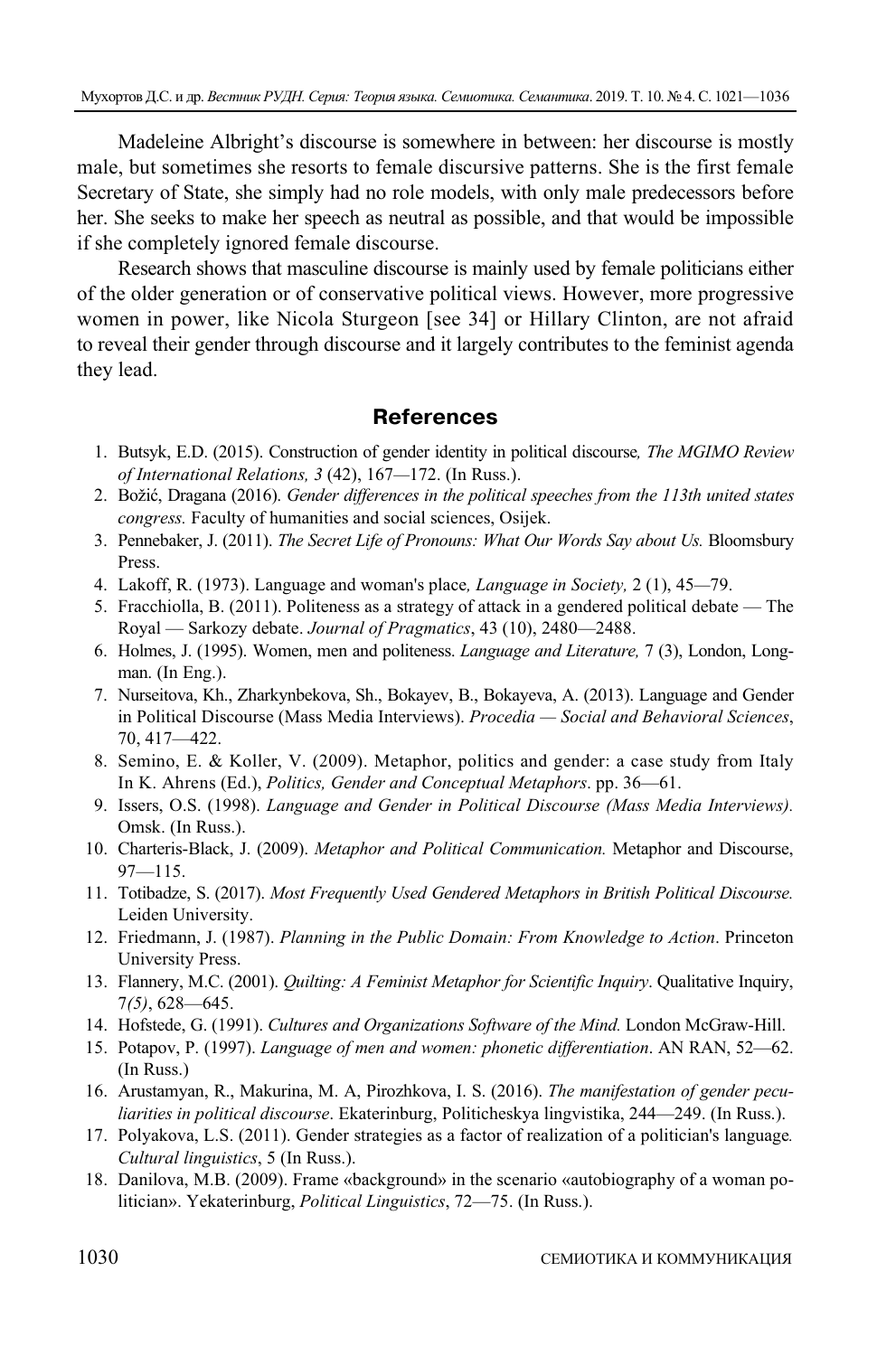- 19. Vagenlyaytner, N.V. (2011)*.* Language image of the woman-politician in aspect of the description of appearance (according to printing mass-media). Yekaterinburg, *Political Linguistics*, 3, 180—183. (In Russ.).
- 20. Kendall, S., Tannen, D. (2001). *Discouse and gender. The Handbook of Discourse Analysis*. Oxford, Blackwell, 46—63.
- 21. Wodak, R. (1997). *Critical Discourse Analysis*. In T. van Dijk (Ed.), Discourse Studies A Multidisciplinary Introduction, 2, 258—284.
- 22. Brouner, D. (1982). The influence of the addressee's sex on politeness in language use. *Linguistics*, 20, 1982, 697—711.
- 23. McConnell-Ginet, S. (2012). Linguistics and Gender Studies*. Philosophy of Linguistics*.
- 24. Ferrary, F. (2010). Gender and Identification in political Discourse: The (American) Woman as and beyond a Category for Analysis. Ekaterinburg, *Politicheskaya lingvistika*, 1, 39—54. (In Russ.).
- 25. Goroshko, E. (1999). *Sex, gender, language*. 98—112. (In Russ.).
- 26. Goroshko, E. (1994). *Issues of studying peculiarities of male and female linguistic style.* Dnepropetrovsk, 160—169. (In Russ.).
- 27. Kolesnikova, M. (2000). *Lexicographical aspect of current gender studies*. MGLU Rudomino, 28—35. (In Russ.).
- 28. Kunitsyna, E.V. (2011). Gender specificity of political discourse: language and speech aspects (based on the election speeches of H. Clinton and B. Obama). *Siberian Journal of Life Sciences and Agriculture*, 7(19), 103—112. (In Russ.).
- 29. Johnson, F.L. (1983). Political and pedagogical implications of attitudes towards women's language. *Communication Quarterly*, 31, 133—138.
- 30. Edwards, J. (2009). *Language and identity. An Introduction*. St Francis Xavier University.
- 31. Christie, Ch. (2000). *Gender and Language: Towards a Feminist Pragmatics*. Edinburgh, Edinburgh University Press. 216.
- 32. Cuellar, S. (2006). *Women's language: a struggle to overcome inequality*. Columbian University, 137—162.
- 33. Ross, K. (2017). *Gender. Politics, News: A Game of Three Sides.* Wiley-Blackwell.
- 34. Mukhortov, D., Malyavina, Ya. (2019). Communication Styles of Female Politicians: Theresa May and Nicola Sturgeon. *Moscow University Philology Bulletin*, 36—53.
- 35. Mukhortov, D.S. (2015). The Metaphor in Foreign Policy Discourse as a Manifestation of the Commonality of the Ideological Attitudes of Anglo-Saxon Politicians (Based on the Speeches of B. Obama, D. Cameron, T. Abbott and S. Harper in 2014—2015). Political Linguistics: Problematics, Methodology, Aspects of Research and Prospects of Development of Scientific Direction [International Science Conference (Ekaterinburg)], 175—182.
- 36. Clinton's Farewell Remarks to State Department Employees (2013). URL: https://2009- 2017.state.gov/secretary/20092013clinton/rm/2013/02/203684.htm. (accessed: 06/09/2019).
- 37. Clinton's Remarks to the Inauguration of the 2012 National Work-Life and Family Month Event, 2012. URL: https://2009-2017.state.gov/secretary/20092013clinton/rm/2012/10/199724.htm. (accessed: 06/09/2019).
- 38. Condoleezza Rice's Remarks at the U.S. Global Leadership Campaign's 10th Anniversary Gala Dinner (2005). URL: https://2001-2009.state.gov/secretary/rm/2005/56689.htm (accessed: 06/09/2019).
- 39. Condoleezza Rice's remarks On International Women's Day (2007) URL: http://gos.sbc.edu/ r/rice4.html. (accessed: 06/09/2019).
- 40. Hillary Clinton at Women's Empowerment Event 03.11.2010. URL: https://2009-2017.state.gov/ secretary/20092013clinton/rm/2010/11/150343.htm (accessed: 06/09/2019).
- 41. Hillary Clinton's Campaign Launch Speech (2015). URL: http://time.com/3920332/transcript% 13full%13text%13hillary%13clinton%13campaign%13launch/ (accessed: 06/09/2019).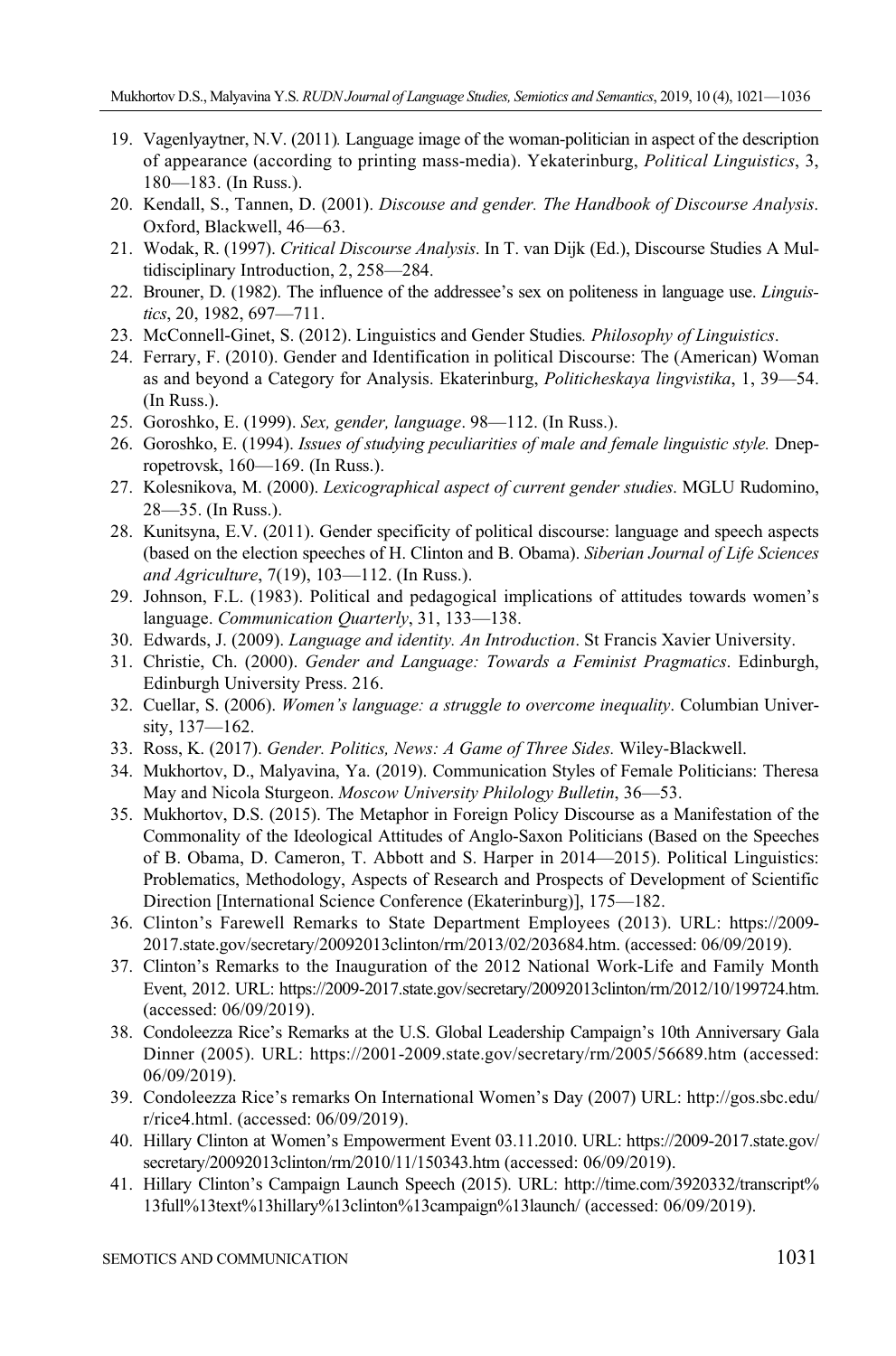- 42. Hillary Clinton's remarks on the human rights agenda for the 21st century (2009). URL: http://gos.sbc.edu/c/clinton3.html (accessed: 06/09/2019).
- 43. Hillary Clinton's Super Tuesday victory speech (2016). URL: https://www.vox.com/2016/ 3/1/11144350/hillary-clinton-super-tuesday-transcript (accessed: 06/09/2019).
- 44. Madeleine Albright on Building a Bipartisan Foreign Policy (1997). URL: https://1997- 2001.state.gov/statements/970207.html (accessed: 06/09/2019).
- 45. Madeleine K. Albright's Farewell Remarks at U.S. Department of State (2001). URL: https://1997-2001.state.gov/statements/2001/010119.html (accessed: 06/09/2019).
- 46. Madeleine K. Albright's Interview on NBC-TV "The Today Show" (1998). URL: https://1997- 2001.state.gov/statements/1998/980219a.html (accessed: 06/09/2019).
- 47. Madeleine K. Albright's Statement at the Opening Plenary of the Multilateral Steering Group (Middle East Peace) (2000). URL: https://1997-2001.state.gov/statements/2000/000201.html (accessed: 06/09/2019).
- 48. Madeleine K. Albright's Statement Before the Senate Foreign Relations Committee on the Comprehensive Test Ban Treaty (1999). URL: https://1997-2001.state.gov/statements/ 1999/991007a.html (accessed: 06/09/2019).
- 49. Madeleine K. Albright's Statement to the North Atlantic Council (1998). URL: https://1997- 2001.state.gov/statements/1998/981208.html (accessed: 06/09/2019).
- 50. Nicola Sturgeon about Scotland's commitment to Europe. URL: https://www.youtube.com/ watch?v=QRrPZDuvy (accessed: 06/09/2019).
- 51. Nicola Sturgeon at EU Referendum Result Press Conference at Bute House (2016). URL: https://www.youtube.com/watch?v=1-kKMt-pvEE (accessed: 06/09/2019).
- 52. Nicola Sturgeon's full speech at SNP conference 12.10.2017. URL: https://www.youtube.com/ watch?v=u5su2ArPHY0 (accessed: 06/09/2019).
- 53. Nicola Sturgeon's post-Brexit speech to the IPPR, July 25th, 2016. URL: https://www.youtube.com/ watch?v=iMbf0JQn4gA (accessed: 06/09/2019).
- 54. Nicola Sturgeon's speech on International Women's Day 2017. URL: https://www.youtube.com/ watch?v=uMKjXaJW1Jw. (accessed: 06/09/2019). (In Eng.).
- 55. Nicola Sturgeon's speech on Scotland's referendum, March 13th, 2017. URL: mode: https://www.youtube.com/watch?v=ReYB\_ysgN\_Y (accessed: 06/09/2019). (In Eng.).
- 56. Nicola Sturgeon's speech to the SNP conference, October 10th, 2017. URL: https://www.youtube.com/watch?v=UxHGulVdFbE (accessed: 06/09/2019). (In Eng.).
- 57. Rice's Farewell Remarks to the State Department Press Corps, 2009. URL: https://2001- 2009.state.gov/secretary/rm/2009/01/115017.htm. (accessed: 06/09/2019). (In Eng.).
- 58. Rice's remarks at Georgetown School of Foreign Service, 2006. URL: http://gos.sbc.edu/ r/rice3.html. (accessed: 06/09/2019). (In Eng.).
- 59. Rice's Remarks at the Southern Baptist Convention Annual Meeting, 2006. URL: http://gos.sbc.edu/r/rice2.html. (accessed: 06/09/2019). (In Eng.).
- 60. Rice's Remarks with Iraqi Foreign Minister Hoshyar Zebari, 2007. URL: https://2001- 2009.state.gov/secretary/rm/2007/12/97735.htm. (accessed: 06/09/2019). (In Eng.).
- 61. Secretary Clinton's Remarks on Women, Peace, and Security, 2011. URL: https://2009- 2017.state.gov/secretary/20092013clinton/rm/2011/12/179173.htm. (accessed: 06/09/2019). (In Eng.).
- 62. Secretary Rice Addresses U.S.-Russia Relations At The German Marshall Fund, 2008. URL: https://2001-2009.state.gov/secretary/rm/2008/09/109954.htm. (accessed: 06/09/2019). (In Eng.).
- 63. Theresa May on 100 anniversary of women's suffrage. URL: https://www.youtube.com/ watch?v=xNT3we--luY. (accessed: 06/09/2019). (In Eng.).
- 64. Theresa May's Brexit speech, January 17th, 2017. URL: https://www.youtube.com/watch?v= o0rRnTFJszU (accessed: 06/09/2019). (In Eng.).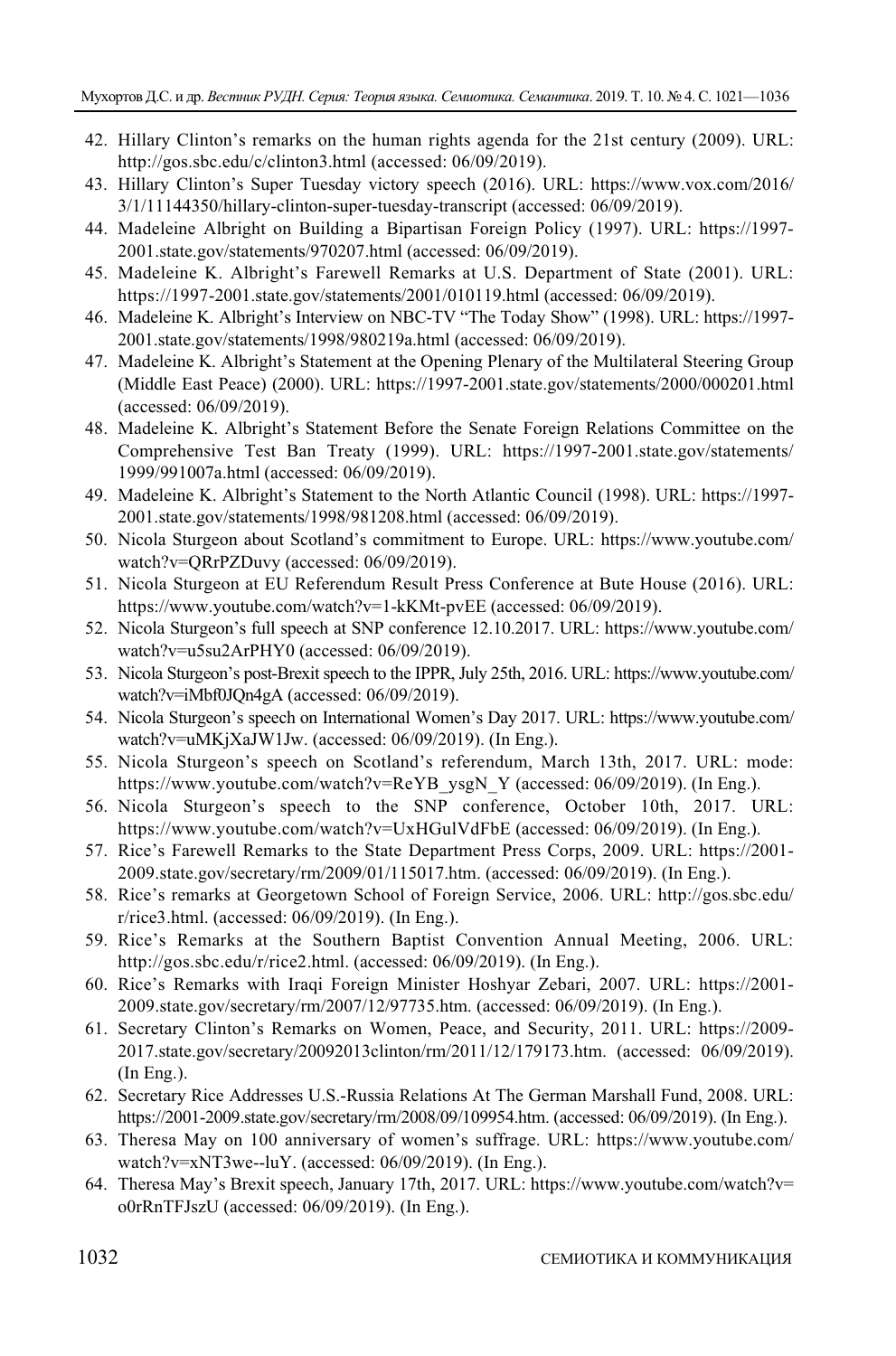- 65. Theresa May's first statement as Prime Minister, July 13th, 2016. URL: https://www.youtube.com/watch?v=FDyZ8trge2E (accessed: 06/09/2019). (In Eng.).
- 66. Theresa May's speech to the Conservative Party Conference in Manchester, October 6th, 2015. URL: https://www.youtube.com/watch?v=hoiuCPxHk1E, (accessed: 06/09/2019). (In Eng.).
- 67. Theresa May's Tory leadership launch statement, June 30th, 2016. URL: https://www.youtube.com/ watch?v=RRHjfl kTRzE (accessed: 06/09/2019). (In Eng.).

## **Библиографический список**

- 1. *Буцык Е.Д.* Конструирование гендерной идентичности в политическом дискурсе // Вестник МГИМО-Университета. 2015. no. 3 (42). C. 167—172.
- 2. *Božić D.* Gender differences in the political speeches from the 113th united states congress. Faculty of humanities and social sciences. Osijek, 2016.
- 3. *Pennebaker J.* The Secret Life of Pronouns: What Our Words Say about Us. Bloomsbury Press, 2011.
- 4. *Lakoff R.* Language and woman's place // Language in Society. 1973. no 2(1). P. 45—79.
- 5. *Fracchiolla B.* Politeness as a strategy of attack in a gendered political debate The Royal Sarkozy debate // Journal of Pragmatics. 2011. no 43 (10). P. 2480—2488.
- 6. *Holmes J.* Women, men and politeness. Language and Literature. London, Longman, 1995.
- 7. *Nurseitova Kh., Zharkynbekova Sh., Bokayev B., Bokayeva A*. (2013). Language and Gender in Political Discourse (Mass Media Interviews) // Procedia — Social and Behavioral Sciences. 2013. Vol. 70. P. 417—422.
- 8. *Semino E., Koller V*. Metaphor, politics and gender: a case study from Italy // K. Ahrens (Ed.), Politics, Gender and Conceptual Metaphors. 2009. pp. 36—61.
- 9. *Иссерс О.С.* Речевое воздействие в аспекте когнитивных категорий // Вестник Омского университета. 1999. Вып. 1. С. 74—79.
- 10. *Charteris-Black J.* Metaphor and Political Communication. Metaphor and Discourse. 2009. P. 97—115.
- 11. *Totibadze S*. Most Frequently Used Gendered Metaphors in British Political Discourse. Leiden University, 2017.
- 12. *Friedmann J.* Planning in the Public Domain: From Knowledge to Action. Princeton University Press, 1987.
- 13. *Flannery M.C.* Quilting: A Feminist Metaphor for Scientific Inquiry // Qualitative Inquiry. 2001. Vol. 7, issue 5. P. 628—645.
- 14. *Hofstede G.* Cultures and Organizations Software of the Mind. London McGraw-Hill, 1991.
- 15. *Потапов П.* Язык мужчин и женщин: фонетическая дифференциация. М.: АН РАН, 1997. С. 52—62.
- 16. *Арустамян P., Макурина М., Пирожкова И.* Проявление гендерных особенностей в политическом дискурсе // Политическая лингвистика. 2016. no 6. C. 244—249.
- 17. *Полякова Л.С.* «Гендерные стратегии как фактор реализации языка политика» // Лингвокультурология. 2011. no. 5. P. 67—72.
- 18. *Данилова М.Б.* Фрейм «Происхождение» в сценарии «Автобиография женщины-политика» // Политическая лингвистика. 2009. no 28. С. 72—75.
- 19. *Вагенляйтнер Н.В.* Языковой образ женщины-политика в аспекте характеризации внешности (на материале печатных СМИ) // Политическая лингвистика. 2011. no 3. С. 180—183.
- 20. *Kendall S., Tannen D.* Discouse and gender. The Handbook of Discourse Analysis. Oxford: Blackwell, 2001. P. 46—63.
- 21. *Wodak R.* Critical Discourse Analysis // T. van Dijk (Ed.), Discourse Studies A Multidisciplinary Introduction. 1997. no 2. P. 258—284.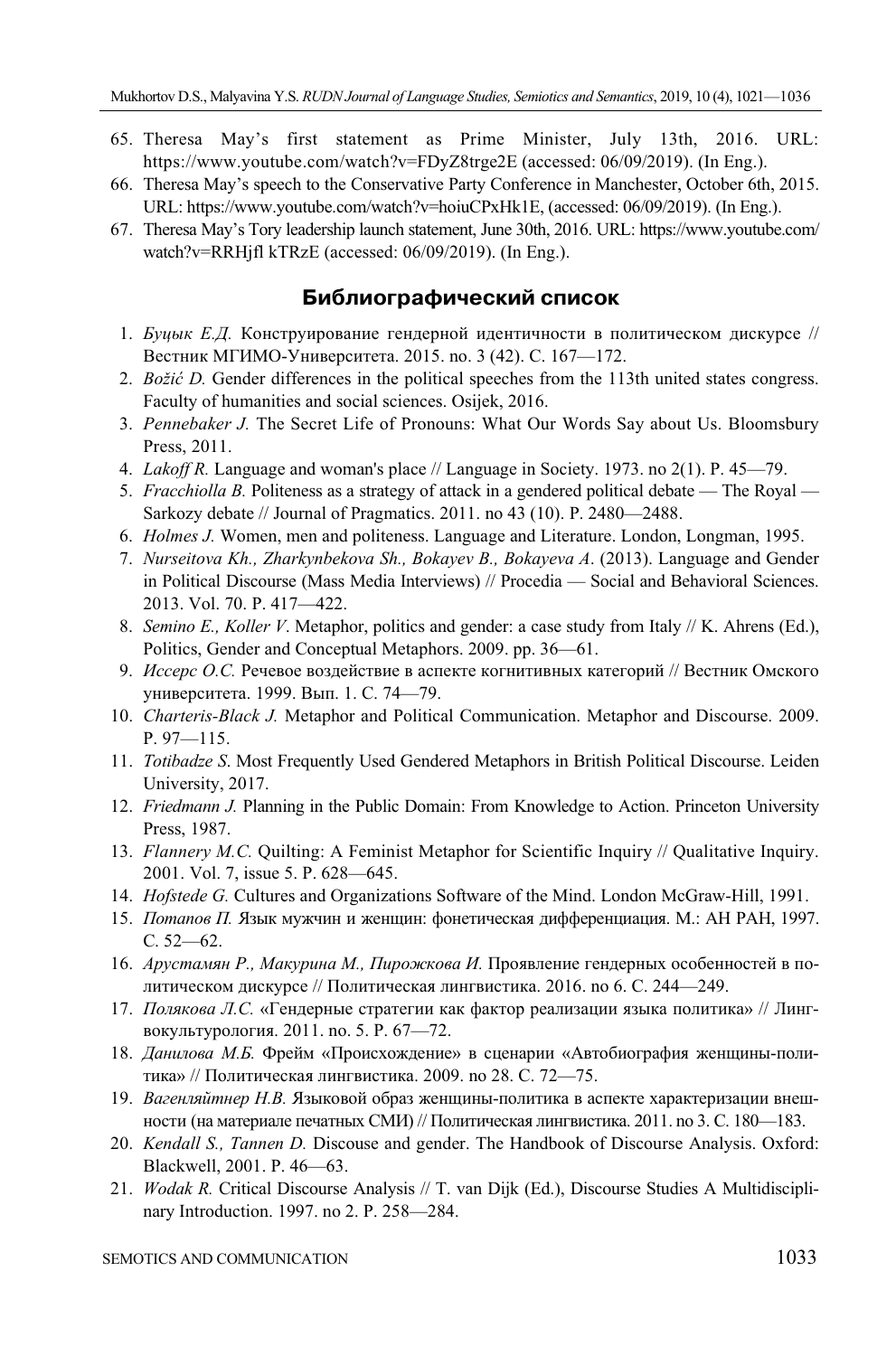- 22. *Brouner D.* The influence of the addressee's sex on politeness in language use // Linguistics. 1982. no 20. P. 697—711.
- 23. *McConnell-Ginet, S.* Linguistics and Gender Studies // Philosophy of Linguistics. 2012. P. 503.
- 24. *Феррари Ф.* Гендер и отождествление в политическом дискурсе: американская женщина как категория анализа // Политическая лингвистика. 2010. no 1. С. 39—54.
- 25. *Горошко Е.* Пол, гендер, язык. 1999. С. 98—112.
- 26. *Горошко Е.* Проблемы изучения особенностей мужского и женского стиля речи. Днепропетровск, 1994. С. 160—169.
- 27. *Колесникова М.* Лексикографический аспект современных гендерных исследований. МГЛУ Рудмино, 2000. С. 28—35.
- 28. *Куницина Е.* Гендерная маркированность политического дискурса: языковой и речевой аспекты (на материале предвыборных речей Х. Клинтон и Б. Обамы) // В мире научных открытий. 2011. 7(19). С. 103—112.
- 29. *Johnson F.L.* Political and pedagogical implications of attitudes towards women's language // Communication Quarterly. 1983. no 31. P. 133—138.
- 30. *Edwards J.* Language and identity. An Introduction. St Francis Xavier University, 2009.
- 31. *Christi Ch.* Gender and Language: Towards a Feminist Pragmatics. Edinburgh, Edinburgh University Press, 2000.
- 32. *Cuellar S.* Women's language: a struggle to overcome inequality. Columbian University, 2006, pp. 137—162.
- 33. *Ross K.* Gender. Politics, News: A Game of Three Sides. Wiley-Blackwell, 2017.
- 34. *Mukhortov D., Malyavina Ya* Communication Styles of Female Politicians: Theresa May and Nicola Sturgeon. // Moscow University Philology Bulletin, 2019, pp. 36—53.
- 35. *Mukhortov D.S.* The Metaphor in Foreign Policy Discourse as a Manifestation of the Commonality of the Ideological Attitudes of Anglo-Saxon Politicians (Based on the Speeches of B. Obama, D. Cameron, T. Abbott and S. Harper in 2014—2015). Political Linguistics: Problematics, Methodology, Aspects of Research and Prospects of Development of Scientific Direction [International Science Conference (Ekaterinburg)], 2015, pp. 175—182.
- 36. Clinton's Farewell Remarks to State Department Employees, 2013. Режим доступа: https://2009-2017.state.gov/secretary/20092013clinton/rm/2013/02/203684.htm. (дата обращения: 06.09.2019).
- 37. Clinton's Remarks to the Inauguration of the 2012. Режим доступа: National Work-Life and Family Month Event, 2012. URL: https://2009-2017.state.gov/secretary/20092013clinton/rm/ 2012/10/199724.htm (дата обращения: 06.09.2019).
- 38. Condoleezza Rice's Remarks at the U.S. Global Leadership Campaign's 10th Anniversary Gala Dinner, 2005. Режим доступа: https://2001-2009.state.gov/secretary/rm/2005/56689.htm (дата обращения: 06.09.2019).
- 39. Condoleezza Rice's remarks On International Women's Day, 2007. Режим доступа: http://gos.sbc.edu/r/rice4.html (дата обращения: 06.09.2019).
- 40. Hillary Clinton at Women's Empowerment Event 03.11.2010. Режим доступа: https://2009- 2017.state.gov/secretary/20092013clinton/rm/2010/11/150343.htm (дата обращения: 06.09.2019).
- 41. Hillary Clinton's Campaign Launch Speech, 2015. Режим доступа: http://time.com/3920332/ transcript%13full%13text%13hillary%13clinton%13campaign%13launch/ (дата обращения: 06.09.2019).
- 42. Hillary Clinton's remarks on the human rights agenda for the 21st century, 2009. Режим доступа: http://gos.sbc.edu/c/clinton3.html (дата обращения: 06.09.2019).
- 43. Hillary Clinton's Super Tuesday victory speech, 2016. Режим доступа: https://www.vox.com/ 2016/3/1/11144350/hillary-clinton-super-tuesday-transcript. (дата обращения: 06.09.2019).
- 44. Madeleine Albright on Building a Bipartisan Foreign Policy, 1997. Режим доступа: https://1997- 2001.state.gov/statements/970207.html. (дата обращения: 06.09.2019).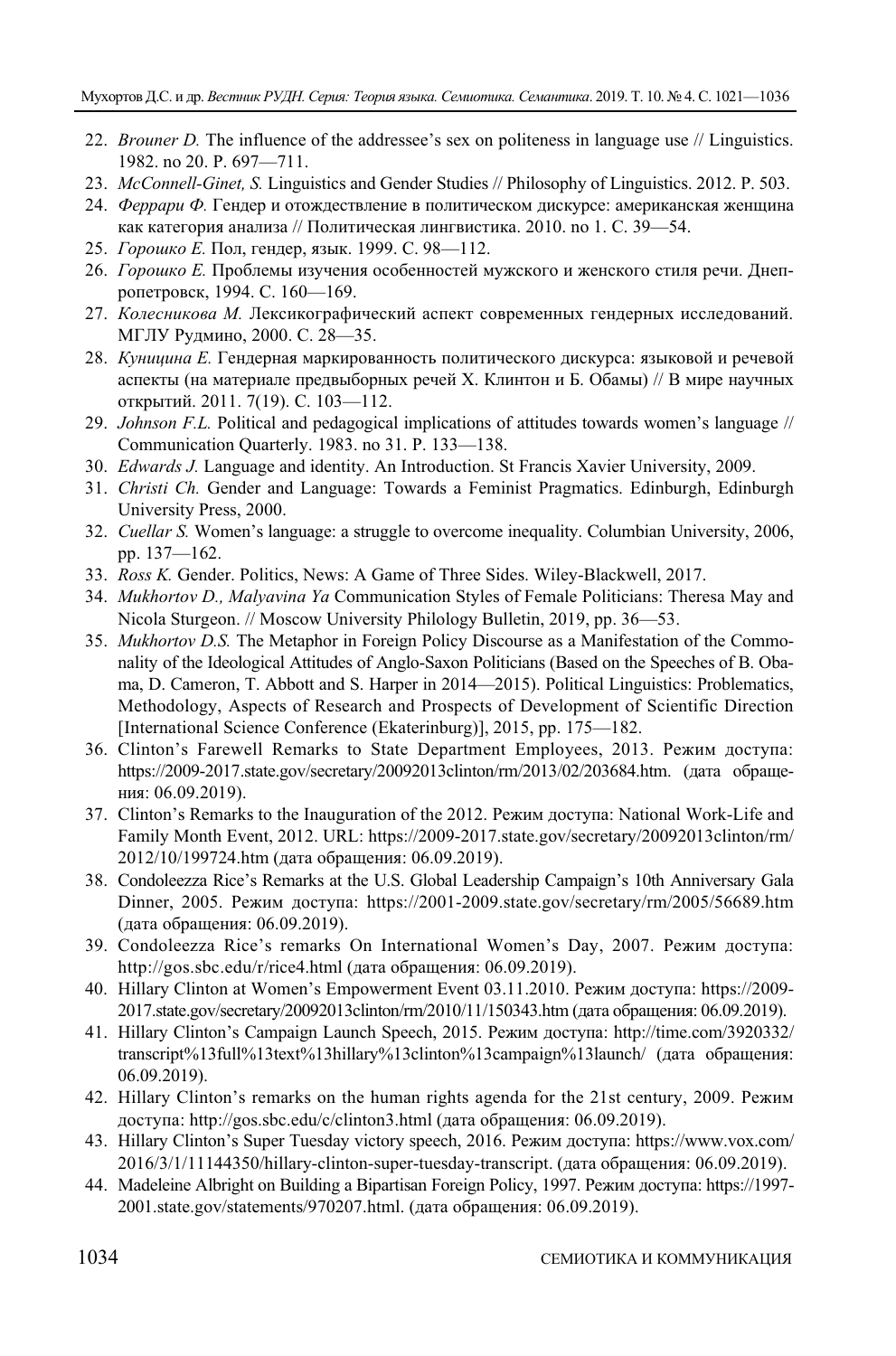- 45. Madeleine K. Albright's Farewell Remarks at U.S. Department of State, 2001. Режим доступа: https://1997-2001.state.gov/statements/2001/010119.html. (дата обращения: 06.09.2019).
- 46. Madeleine K. Albright's Interview on NBC-TV "The Today Show", 1998. Режим доступа: https://1997-2001.state.gov/statements/1998/980219a.html. (дата обращения: 06.09.2019).
- 47. Madeleine K. Albright's Statement at the Opening Plenary of the Multilateral Steering Group (Middle East Peace), 2000. Режим доступа: https://1997-2001.state.gov/statements/2000/ 000201.html. (дата обращения: 06.09.2019).
- 48. Madeleine K. Albright's Statement Before the Senate Foreign Relations Committee on the Comprehensive Test Ban Treaty, 1999. URL: https://1997-2001.state.gov/statements/1999/ 991007a.html. (дата обращения: 06.09.2019).
- 49. Madeleine K. Albright's Statement to the North Atlantic Council, 1998. Режим доступа: https://1997-2001.state.gov/statements/1998/981208.html. (дата обращения: 06.09.2019).
- 50. Nicola Sturgeon about Scotland's commitment to Europe Режим доступа: https://www.youtube.com/watch?v=QRrPZDuvy\_. (дата обращения: 06.09.2019).
- 51. Nicola Sturgeon at EU Referendum Result Press Conference at Bute House 2016. Режим доступа: https://www.youtube.com/watch?v=1-kKMt-pvEE. (дата обращения: 06.09.2019).
- 52. Nicola Sturgeon's full speech at SNP conference 12.10.2017. URL: https://www.youtube.com/ watch?v=u5su2ArPHY0. (дата обращения: 06.09.2019).
- 53. Nicola Sturgeon's post-Brexit speech to the IPPR, July 25th, 2016. Режим доступа: https://www.youtube.com/watch?v=iMbf0JQn4gA (дата обращения: 06.09.2019).
- 54. Nicola Sturgeon's speech on International Women's Day 2017. Режим доступа: https://www.youtube.com/watch?v=uMKjXaJW1Jw. (дата обращения: 06.09.2019).
- 55. Nicola Sturgeon's speech on Scotland's referendum, March 13th, 2017. Режим доступа: https://www.youtube.com/watch?v=ReYB\_ysgN\_Y (дата обращения: 06.09.2019).
- 56. Nicola Sturgeon's speech to the SNP conference, October 10th, 2017. Режим доступа: https://www.youtube.com/watch?v=UxHGulVdFbE (дата обращения: 06.09.2019).
- 57. Rice's Farewell Remarks to the State Department Press Corps, 2009. Режим доступа: https://2001- 2009.state.gov/secretary/rm/2009/01/115017.htm. (дата обращения: 06.09.2019).
- 58. Rice's remarks at Georgetown School of Foreign Service, 2006. URL: http://gos.sbc.edu/ r/rice3.html (дата обращения: 06.09.2019).
- 59. Rice's Remarks at the Southern Baptist Convention Annual Meeting, 2006. Режим доступа: http://gos.sbc.edu/r/rice2.html. (дата обращения: 06.09.2019).
- 60. Rice's Remarks with Iraqi Foreign Minister Hoshyar Zebari, 2007. Режим доступа: https://2001- 2009.state.gov/secretary/rm/2007/12/97735.htm. (дата обращения: 06.09.2019).
- 61. Secretary Clinton's Remarks on Women, Peace, and Security, 2011. Режим доступа: https://2009- 2017.state.gov/secretary/20092013clinton/rm/2011/12/179173.htm. (дата обращения: 06.09.2019).
- 62. Secretary Rice Addresses U.S.-Russia Relations At The German Marshall Fund, 2008. Режим доступа: https://2001-2009.state.gov/secretary/rm/2008/09/109954.htm (дата обращения: 06.09.2019).
- 63. Theresa May on 100 anniversary of women's suffrage. Режим доступа: https://www.youtube.com/ watch?v=xNT3we--luY (дата обращения: 06.09.2019).
- 64. Theresa May's Brexit speech, January 17th, 2017. Режим доступа: https://www.youtube.com/ watch?v=o0rRnTFJszU (дата обращения: 06.09.2019).
- 65. Theresa May's first statement as Prime Minister, July 13th, 2016. Режим доступа: https://www.youtube.com/watch?v=FDyZ8trge2E (дата обращения: 06.09.2019).
- 66. Theresa May's speech to the Conservative Party Conference in Manchester, October 6th, 2015. URL: https://www.youtube.com/watch?v=hoiuCPxHk1E, (дата обращения: 06.09.2019).
- 67. Theresa May's Tory leadership launch statement, June 30th, 2016. URL: https://www.youtube.com/ watch?v=RRHjfl kTRzE (дата обращения: 06.09.2019).